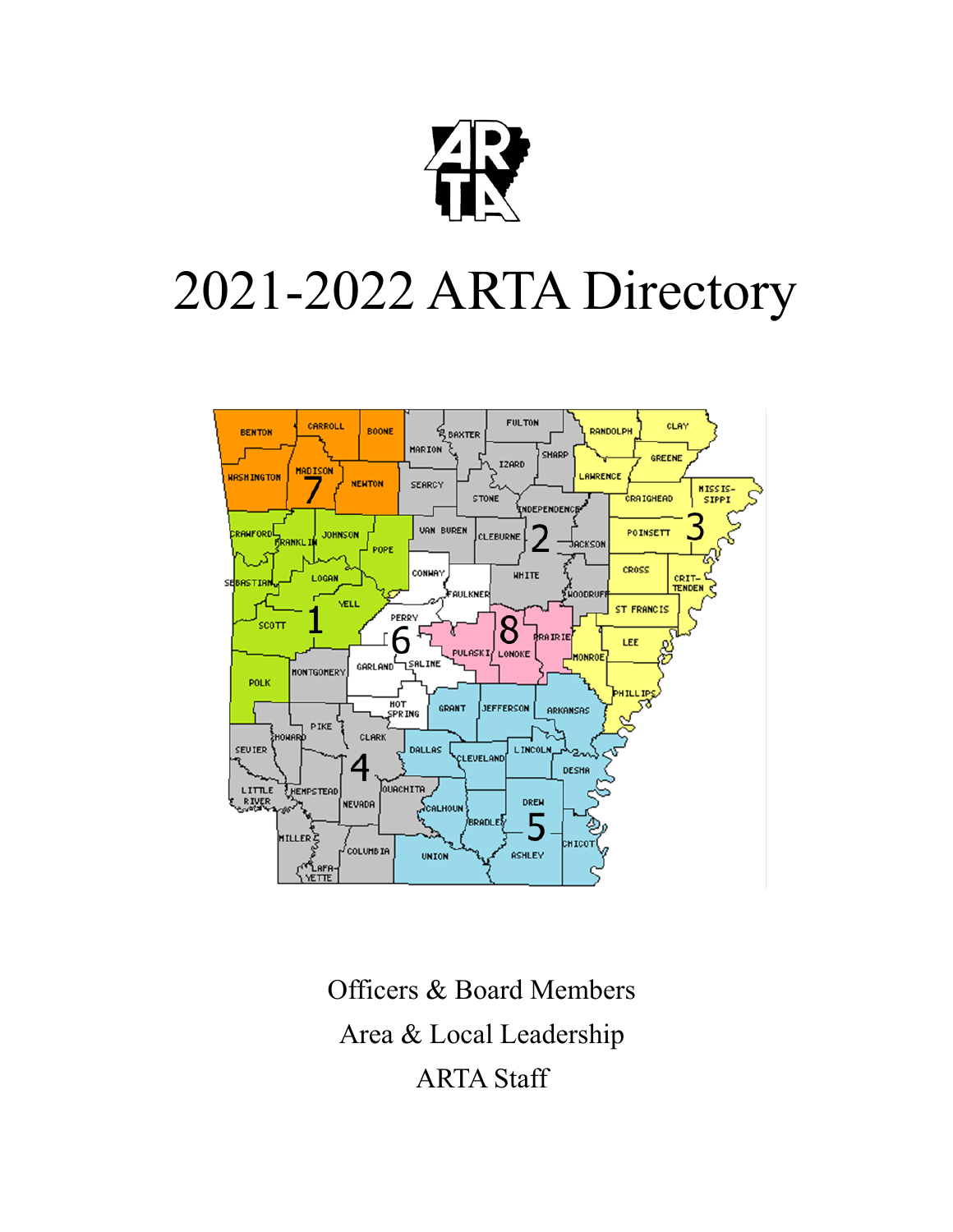#### **PRESIDENT**

David Cauldwell 8171 Old White River Rd Rogers, 72756 (479) 721-2747 dcauldwl@gmail.com

#### **PRESIDENT-ELECT**

Dr. Diana Glaze 4112 Mellene Dr N Little Rock, 72118 (501) 771-1046 [dlisow@aol.com](mailto:dlisow@aol.com)

#### **VICE PRESIDENT**

Jeff Stubblefield 3912 Bloomer Hts Charleston, 72933 (479) 965-3256 jstubblefield@tigersmail.org

#### **IMMEDIATE PAST**

**PRESIDENT** Emilie Monk 1301 Boone Rd Bryant, 72022 (501) 847-3089 emonk8@att.net

#### **SECRETARY**

Cindy Cole 137 Little Bend Ln Branch, 72928 (479) 847-5708 crmkcole@yahoo.com

# **EX-OFFICIO ATRS TRUSTEES**

#### **ATRS Exec. Director**

Clint Rhoden 1400 West Third St Little Rock, 72201 (501) 588-4367 (800) 666-2877 clintr@artrs.gov

#### **AARP-NRTA LIAISON**

Dr. Diana Glaze 4112 Mellene Dr N Little Rock, 72118 (501) 771-1046 [dlisow@aol.com](mailto:dlisow@aol.com)

# **OFFICERS BOARD MEMBERS**

**AREA I** Andrea Romo 204 Story Dr Ozark, 72949 (479) 667-7681 andrea46romo@ gmail.com

**AREA II** Danny Townsend 103 S Pyeatt Seacry, 72143 (501) 254-9371 drtowns7087@ sbcglobal.net

# **AREA III** Leroy Williams 1022 McDonough Helena, 72342

(870) 338-8526 leroy.williams44@ yahoo.com

**AREA IV** Bob Thompson PO Box 279 Arkadelphia, 71923 (870) 403-1195 bobtarta@yahoo.com

**AREA III DIRECTOR** Mary Ann Hodges 3921 Renee Dr Jonesboro, 72404 (870) 974-0307 hodgesmac@ sbcglobal.net

**AREA IV DIRECTOR**

VACANT

#### **AREA V**

Evelyn Cash 9410 Hwy 35 N Rison, 71655 (870) 325-7242 evelyn.cash1@gmail.com

#### **AREA VI**

Sandra Bradberry 14 Hwy 287 Greenbrier, 72058 (501) 581-3712 springbrier49@gmail.com

**AREA V DIRECTOR**

**AREA VI DIRECTOR** Sharon Mitchell 313 Fair Oaks Dr Bryant, 72089 (501) 580-9515 mitchell-sharon@att.net

Betty Cook PO Box 621 Sheridan, 72150 (870) 942-6461 jbcook@windstream.net

#### **AREA VII**

Carolyn Brooks 981 N Centennial Ave West Fork, 72774 (479) 839-3315 cbrooks15@cox.net

#### **AREA VIII**

Terry Donham 10 Fairway Ln Cabot, 72023 (501) 843-8232 terry.donham@gmail.com

# **AREA DIRECTORS**

#### **AREA I DIRECTOR** Jim Reynolds 3015 Old Excelsior Rd Greenwood, 72936 (479) 629-1791 mroutdoorsjimreynolds@

#### **AREA II DIRECTOR**

yahoo.com

Mark Gammill 1841 Hwy 95 Clinton, 72031 (501) 253-0474 Gammillm@gmail.com

Anita Bell 5726 E Partridge N Little Rock, 72118 (501) 851-2731 B42mag@aol.com

# **COMMITTEE CHAIRS**

Community Service & Public Relations Cindy Cole Insurance & Health Services Mary Ann Hodges Legislative **Sandra Bradberry** MembershiP MembershiP Jeff Stubblefield Scholarships & Grants **Evelyn Cash** 

# **ARTA STATE OFFICE**



**www.artanow.com office\_arta@att.net**

#### **ARTA OFFICE** 1200 Commerce St # 103 Little Rock, 72202 (501) 375-2958 (888) 929-0955 office\_arta@att.net

#### **EXECUTIVE DIRECTOR** Donna Morey donna\_arta@att.net

**OFFICE MANAGER** Linda Powell linda\_arta@att.net

# **AREA VII DIRECTOR**

James Morris 4316 W Langmead Dr Rogers, 72758 (870) 365-8859 jamest.morris@cox.net

# **AREA VIII DIRECTOR**

Liz Smith 41 Crestwood Dr N Little Rock, 72023 (501) 517-4950 lizcsedragon@yahoo.com

Bobby Lester 824 Christy Cove Jacksonville, 72076 (501) 982-0465 blester33@comcast.net

**COMMUNICATIONS**

Tammy Gray tammy\_arta@att.net

blackl1752@aol.com

Lloyd Black 7 Timber Valley CV Little Rock, 72204 (501) 568-5307

Danny Knight 2801 Harmony Cv Sherwood, 72120 (870) 556-0251

dannyknight08@ comcast.net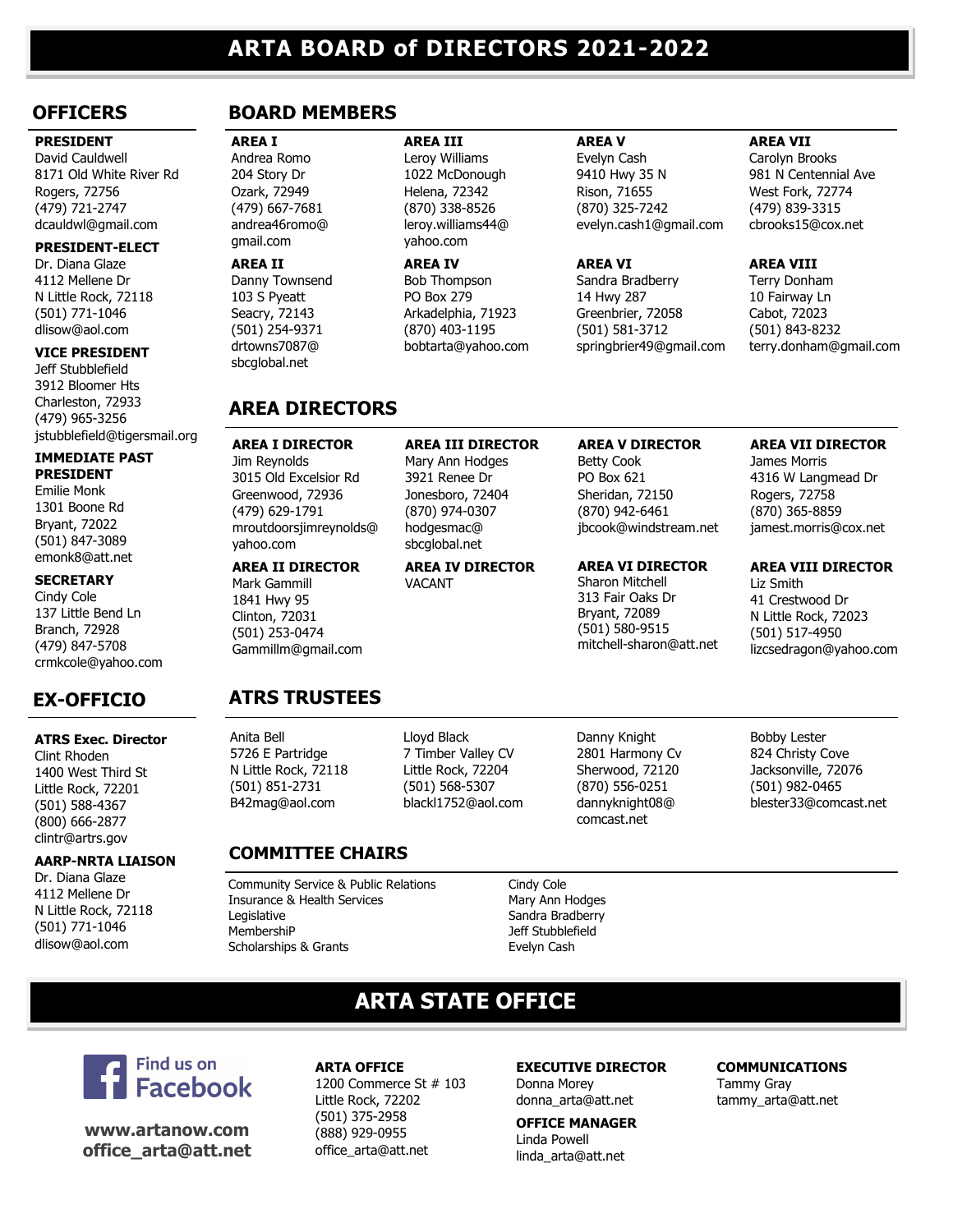# **AREA & LOCAL LEADERSHIP**

# **AREA I**

**BOARD MEMBER** Andrea Romo

#### **AREA DIRECTOR** Jim Reynolds

**ASSOC DIRECTORS** Susan Green 18051 Hwy 22 E New Blaine, 72851 (479) 970-5436 susangreen1973@ yahoo.com

Catherine Pendergrass 8806 Hwy 41 Charleston, 72933 (479) 651-4288 cbpendergrass@yahoo.com

Billie Warrick 1015 S Oak St Greenwood, 72936 (479) 996-4933 bwarrick@cox.net

#### **CRAWFORD COUNTY**

Sandra Thicksten PO Box 2019 Alma, 72921 (479) 632-4288 sthicksten@cox.net

#### **FRANKLIN COUNTY**

Catherine Pendergrass 8806 Hwy 41 Charleston, 72933 (479) 651-4288 cbpendergrass@yahoo.com

#### **JOHNSON COUNTY**

Debbie Johnson PO Box 568 Lamar, 72846 (479) 979-8439 alfdeb@centurytel.net

#### **LOGAN COUNTY**

Glenda Ezell 8401 Six Mile Rd Magazine, 72943 (479) 461-2382 glendagail.55ge@gmail.com

#### **POLK COUNTY**

Rebecca & Tom Parker 178 Polk 683 Mena, 71953 (479) 394-5100 rmparker2004@yahoo.com

**POPE COUNTY** Katherine Ann Teeter 1574 Pisgah Rd Russellville, 72858

#### (479) 747-6018 **SCOTT COUNTY**

Wallace Aspinwall PO Box 476 Waldron, AR 72958 (479) 637-3440 waspinwall@cebridge.net

#### **SEBASTIAN COUNTY Fort Smith RTA**

Patti Floyd 11 Free Ferry North Fort Smith, 72903 (479) 461-6486 pattifloyd72903@ yahoo.com

#### **S. Sebastian Co. RTA**

Linda Childers 25 Belhaven View Ct Fort Smith, 72908 (479) 561-9386 lchilders92@yahoo.com

#### **YELL COUNTY** Deborah Witt 2103 Center St

Dardanelle, 72834 (479) 477-0642 debbiewitt9@gmail.com

# **AREA II**

#### **BOARD MEMBER** Danny Townsend

**AREA DIRECTOR** Mark Gammill

#### **ASSOC DIRECTORS** Carol Bates

37 Alma Ln Highland, 72542 (870) 847-0365 batescarol7@yahoo.com

Louise Gibbs 378 Watts Cemetery Rd Leslie, 72645 (870) 447-2534 gibbsel@windstream.net

Harold Valentine 2910 E Moore #122 Searcy, 72143 (501) 278-7388 haroldval39@gmail.com

#### **BAXTER COUNTY**

D.A. Dahlke PO Box 483 Mtn Home, 72653 (870) 481-5603 dnadahlke@centurytel.net

#### **CLEBURNE COUNTY**

Linda Bittle 149 Section Line Rd Greers Ferry, 72067 (501) 730-2971 melindabittle3@gmail.com

#### **FULTON COUNTY**

Brenda Casey 3432 Hwy 395 N Salem, 72576 (870) 895-4414 sbcasey1963@gmail.com

#### **INDEPENDENCE CO.** Alice Simmons

30 Whippoorwill Batesville, 72501 (870) 307-4595 alicecorinne603@ gmail.com

#### **IZARD COUNTY**

Debbie Moody PO Box 253 Franklin, 72536 (870) 373-0021 hdmoody@centurytel.net

**JACKSON COUNTY** Contact Area Director

#### **MARION COUNTY**

John Dwyer PO Box 1219 Yellville, 72687 (870) 405-6411 john.dwyer61@yahoo.com

#### **SEARCY COUNTY**

Jackye Adams 912 Elm St Leslie, 72645 (870) 448-2495 jackye46@windstream.net

#### **SHARP COUNTY**

Carol Bates 37 Alma Ln Highland, 72542 (870) 847-0365 batescarol7@yahoo.com

#### **STONE COUNTY**

Charlene Carr 545 Firehouse Ln Fifty Six, 72533 (870) 363-4400 ccarr@yelcot.net

#### **VAN BUREN COUNTY**

Mark Gammill 1841 Hwy 95 Clinton, 72031 (501) 253-0474 gammillm@gmail.com

#### **WHITE COUNTY**

Danny Townsend 103 S Pyeatt Searcy, 72143 (501) 254-9371 drtowns7087@ sbcglobal.net

#### **WOODRUFF COUNTY**

John Heath PO Box 644 McCrory, 72101 (870) 731-5044

# **AREA III**

**BOARD MEMBER** Leroy Williams

**AREA DIRECTOR** Mary Ann Hodges

#### **ASSOC DIRECTORS** Doris Hagen

PO Box 1707 Paragould, 72451 (870) 239-8677 hagendoris@yahoo.com

#### John Heath 315 Rita Rd Marion, 72364 (870) 394-6237 jheath02@comcast.net

Marcia Raeber-McClain 910 Holly St Blytheville, 72315

(870) 762-5796 mraeber1@gmail.com

#### **CLAY COUNTY** Contact Area Director

#### **CRAIGHEAD COUNTY**

Glenda Cowan 407 Shadow Ridge Dr Jonesboro, 72404 (870) 530-9731 gwcowan@hotmail.com

#### **CRITTENDEN COUNTY**

John Heath 315 Rita Rd Marion, 72364 (870) 394-6237 jheath02@comcast.net

#### **CROSS COUNTY**

Callie Caradine-Jones PO Box 1311 Wynne, 72396 (870) 270-7064 ccaradinejones@ sbcglobal.net

#### **GREENE COUNTY**

Donald Mankin 1828 Kendel Jonesboro, 72401 (870) 816-0044 donaldmankin45@ gmail.com

#### **LAWRENCE COUNTY** Contact Area Director

**LEE COUNTY** Barbara Hightower 109 Marne Blvd Marianna, 72360 (870)295-2668 barhightower@aol.com

#### **MISSISSIPPI COUNTY**

Dorothy Johnson 338 N 308th Dr Tyronza, 72386 (870) 537-5157 dorjohntra3@gmail.com

# **PHILLIPS/MONROE CO'S**

Leroy Williams 1022 McDonough Helena, 72342 (870) 995-1989 leroy.williams44@yahoo.com

#### **POINSETT COUNTY** Contact Area Director

**RANDOLPH COUNTY** Contact Area Director

# **ST. FRANCIS COUNTY**

Johnnie Toney 52 Merrill Cir Apt B1 Forrest City, 72335 (870) 633-8809

# **AREA IV**

**BOARD MEMBER** Bob Thompson

#### **AREA DIRECTOR** VACANT

**ASSOC DIRECTORS** Rita Byers 1029 Hwy 73 W Washington, 71862 (870) 703-4524 rbyers@swat.coop

Susan Simmons 1021 Rankin St Ashdown, 71822 (870) 898-3851 ashdownsusan@ sbcglobal.net

Pam Wynn 3036 Corinth Rd Nasville, 71852 (870) 557-2280 pamwynn40@gmailc.om

#### **CLARK COUNTY**

Carolyn Wood 2711 Lynnwood Dr Arkadelphia, 71923 (870) 246-2518 woodcj47@gmail.com

#### **COLUMBIA/**

**LAFAYETTE CO'S** Elizabeth Tye 2717 Chaffin Ln Magnolia, 71753 (870) 904-0382 etye@suddenlink.net

## **HEMPSTEAD COUNTY**

Glenda Clark 615 S Mockingbird Hope, 71801 (903) 733-4624 glendenise@sbcglobal.net

#### **HOWARD COUNTY**

Pam Wynn 3036 Corinth Rd Nashville, 71852 (870) 557-2280 pamwynn40@gmail.com

#### **LITTLE RIVER COUNTY**

See West Central Counties

Susan Simmons 1021 Rankin St Ashdown, 71822 (870) 898-3851 ashdownsusan@ sbcglobal.net **MILLER COUNTY**

Sue Ward 11087 Hwy 82 Texarkana, 71854 (903) 748-8996 misssue102@gmail.com **MONTGOMERY/ PIKE CO'S**